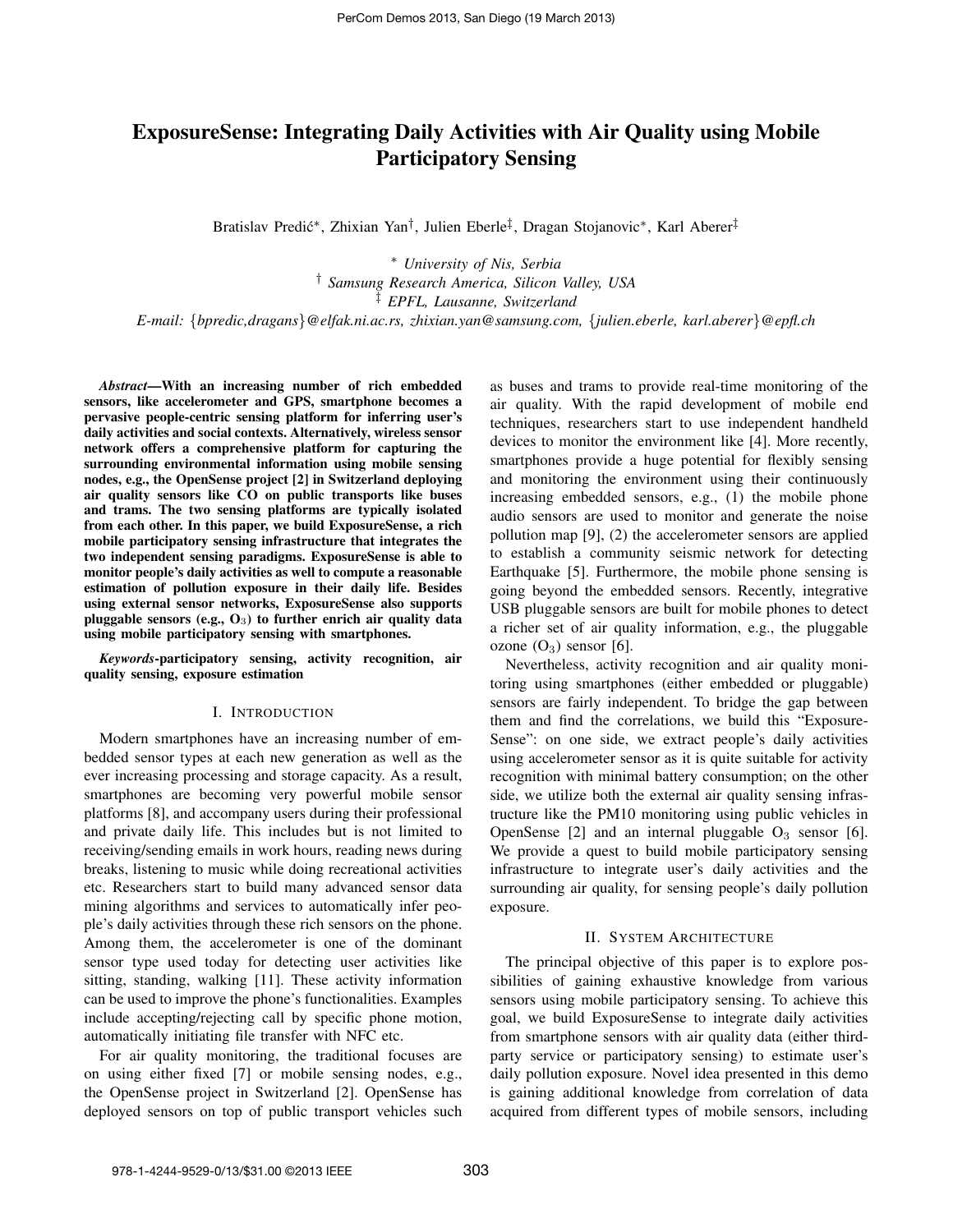

Figure 1: The ExposureSense system architecture

smartphone embedded sensors, smartphone USB-pluggable sensors, and external mobile sensor network. For this particular demo we focus on combining user activities detected from accelerometer with air quality data acquired from both OpenSense sensor network and the pluggable  $O_3$  sensor.

The main technical challenge in this approach of integrating heterogeneous sensor types is developing uniform sensor access interface. This is especially important if we introduce "virtual" sensors capturing additional phone states. For this purpose we opt for a sensor adapter/wrapper middle layer. Such sensor abstraction is inspired by and implemented using sensor probe software components based on the Funf - an open sensing framework [1].

The general architecture of our ExposureSense approach is shown in Fig. 1, and its five main technical components are described in the following paragraphs in more detail.

# *A. Inferring Daily Activities*

The first main component is inferring user daily activities by designing an extended accelerometer probe which extends simple accelerometer probe and encapsulate inference engine for activity recognition. Like many studies on classifying accelerometer data [11], the extended probe encapsulates the whole accelerometer data analysis in four main steps: (1) sampling accelerometer data based on the initial Funf accelerometer probe, (2) extracting statistical features, (3) building inference models based on training data with manual labels, and (4) classifying unknown accelerometer streams. In our experiment, the Weka tool [3] was used to implement a J48 classification decision tree in the probe.

# *B. Gathering Air Quality from External Sensor Network*

Participatory air quality sensing does not eliminate the need for external sensor networks, no matter static or mobile. For example, the OpenSense project has deployed a rich set of sensors on public transports to measure air quality, like  $CO$ , PM10,  $O<sub>3</sub>$ . Another important component of this demo is a novel concept in participatory sensing that a mobile user (node) might have roles of not only an air quality data consumer but also data contributor. For this purpose we develop a sensor probe that represents an interface with Global Sensor Network (GSN) - the middleware server for third party sensor - and provides modeling and capturing the pollution data [12]. In this case, a smartphone acts as a consumer of external air quality data. Different types of air quality data are stored in GSN and are ready to be interpolated when calculating exposure.

# *C. Gathering Air Quality from Pluggable Sensors*

Different from the previous subsection, the smartphone can also be used as a mobile sensor node for capturing air quality data. In modern phones, smartphone is still in the lack of environmental sensors - except the temperature and radiation sensors developed in certain brands. An alternative probe module is devoted to interfacing with external (pluggable) sensors. The initial motivation for this pluggable sensor can be found in [6] for easy deployment of measuring public heath. Research in the field of participatory air quality sensing illustrates that more air quality sensors will be available in future smartphones. With standard UBS alike interface, additional third party sensors can be easily plugged into modern phones for personalized measuring purpose.

# *D. Daily Exposure Estimation*

When all heterogenous sensor data is in place interpolation is performed and data is spatio-temporally correlated in order to estimate people's daily pollutant exposure. Exposure intensity is scaled based on activity type, burned calories and movement speed [10]. This process is based on the MET research - metabolic equivalents of various activities tables. CO and  $O_3$  concentration data is acquired either from external sensor network service or local pluggable sensor. User's location with classified activity is matched against air quality interpolated values and exposure is calculated with multiplication factor taken into account.

# *E. Mobile Front-End Interface*

Finally, the mobile client side is developed for personalized data visualization, linking to the backend data collection, logging, analysis and integration. The detailed front-end UI for representing the ExposureSense outputs will be discussed in the next section. It is worth noting that our experiment is based on Android devices.

# III. MOBILE CLIENT DEMOSTRATION

This sections demonstrates key mobile interfaces of ExposureSense, in terms of the smartphone client side. These demonstrations will show our initial work in developing flexible mobile participatory sensing framework for integration of everyday user's activities and air quality data.